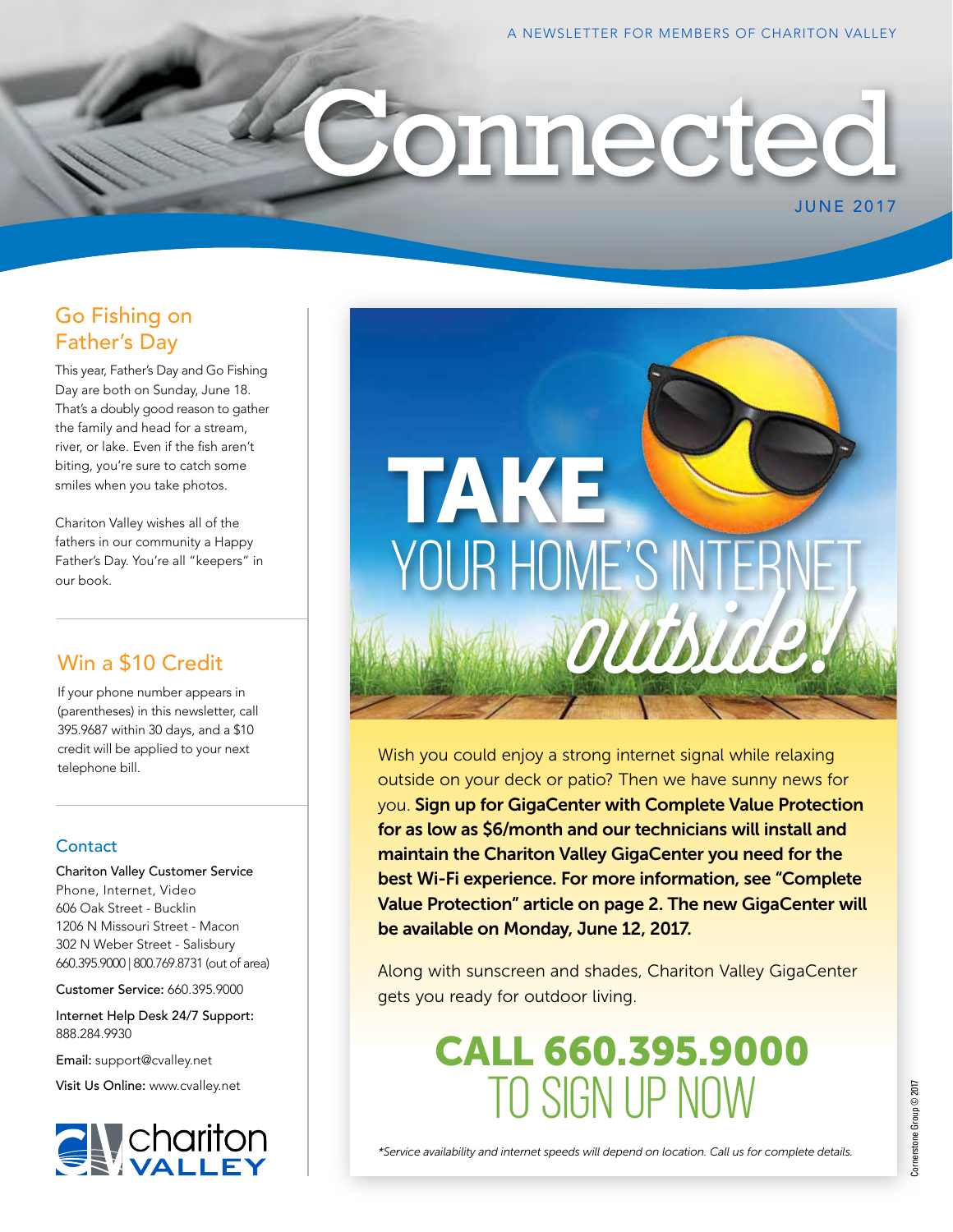# Complete Value Protection

Chariton Valley introduces a new residential service, Complete Value Protection (CV Protection). This service ensures the inside wiring and jacks in your home that run the Phone, Internet and/or Video services will stay in proper working condition. In addition, CV Protection gives you the peace of mind if any of the Phone or Internet equipment, supplied by Chariton Valley, stops working as expected, we will troubleshoot and repair or replace the equipment.

When you sign up for CV Protection we will supply you with an enterprise grade Wi-Fi router called a Chariton Valley GigaCenter\*. This router is more robust which means it has a stronger signal allowing for a faster speed and a wider coverage area.

# *The many benefits of a Chariton Valley GigaCenter include:*

- Whole-home coverage
- Optimized Wi-Fi experience within your home
- Convenient mobile app, NetValet, for easy management of your Wi-Fi experience
- Performance management by certified IT specialists
- Remote support 24/7/365 via internet helpdesk at 888.284.9930
- Capable up to 1 Gbps makes the router future proof
- Ability to accommodate visitors on a guest network
- Up-to-date equipment no worries about outdated firmware
- Peace of mind

# *Pricing*

## *Complete Value Protection \$6/month*

## *Complete Value Protection Plus \$10/month*

*(covers CV Protection for Internet service with Chariton Valley GigaCenter, plus phone wire maintenance)*

*(covers CV Protection for Internet service with Chariton Valley GigaCenter, plus video and phone wire maintenance)*

If you experience any service issues, you can rest assured the Chariton Valley Technical Support team is available to walk you through the troubleshooting process. If it is determined your GigaCenter router needs to be repaired or replaced, you have the option to bring the equipment to one of our Customer Service locations for exchange or we can arrange for a professional technician to come to your home during normal business hours (Monday-Friday, 8 am-5 pm) to resolve your service issue.

Wires and jacks have a long life and do not normally go bad just because of age. However, many things, including everyday wear and tear, can damage the wires or jacks inside your home. For example, damage can occur from activities such as home repair, someone accidentally cuts a wire, or other unforeseen events.

It is not possible to predict when or how frequently these types of damage will occur. Since your Chariton Valley service does not cover these types of repairs, without CV Protection, it is your responsibility to get your wiring or jacks fixed if something does go wrong. With CV Protection, you are covered! You do not pay for unexpected or expensive repairs to the jacks or inside wiring covered by the plan. If you do experience service issues at your home, such as static on the line or failure of your Chariton Valley GigaCenter, CV Protection will cover the charge for a professional technician to come to your home during normal business hours.

Give us a call today at 660.395.9000 for complete details and to sign up for CV Protection. You'll have one less thing to worry about knowing Chariton Valley has you covered.

*\*Not available with DSL internet*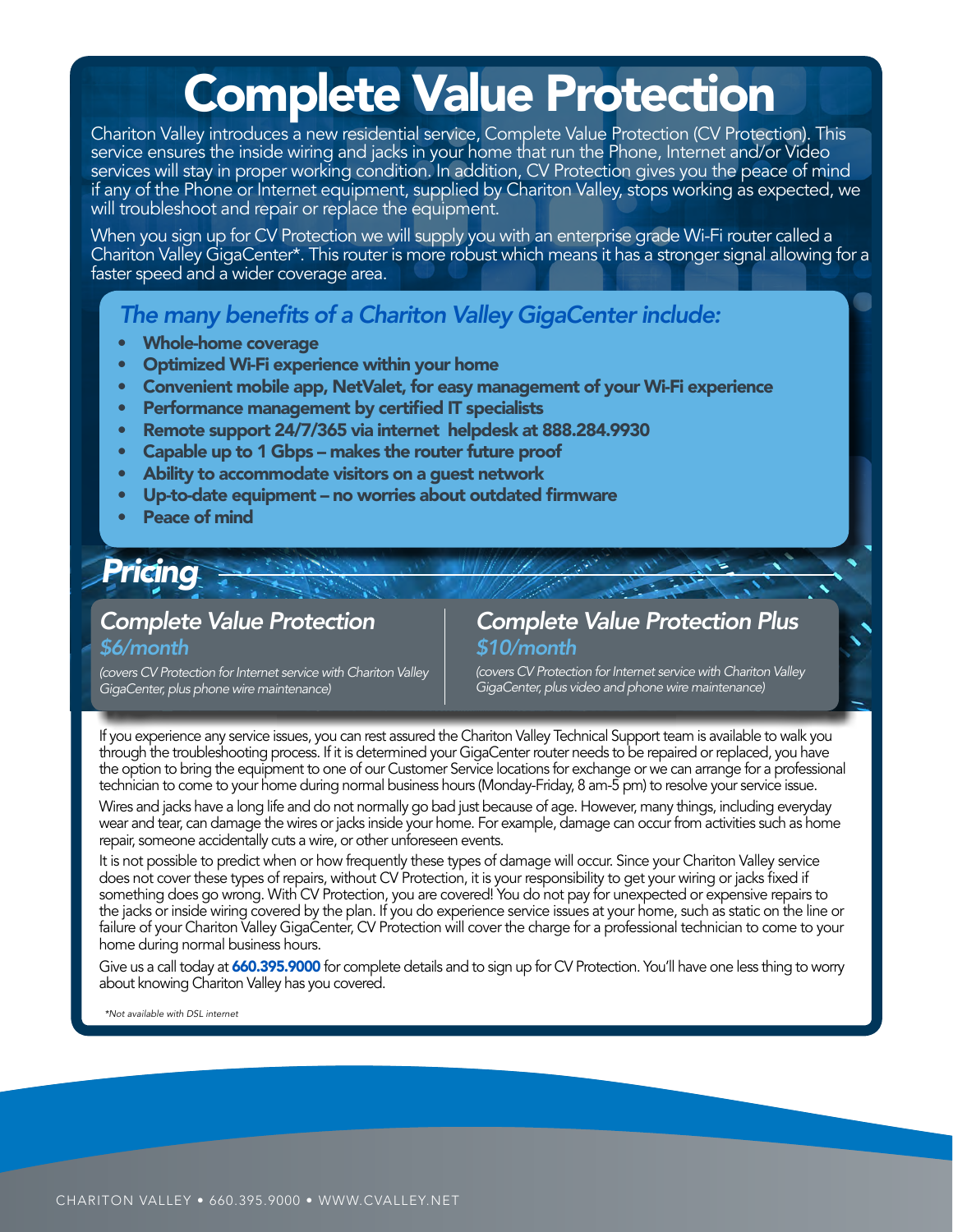# blarship Winners Chariton Valley Announces

The Chariton Valley Scholarship Committee met in April to select the 2017 Scholarship recipients. Applicants were carefully evaluated on their academic achievement, essay responses, extracurricular activities and letters of recommendation. This year, in partnership with the Foundation of Rural Service (FRS), two area students were each awarded a \$2,500 scholarship.

*With congratulations to these future leaders, Chariton Valley presents*  a brief profile of our 2017 Chariton Valley Scholarship recipients.



# Alivia Acklin

Attending Hale High School, Alivia was awarded a \$2,500 FRS Scholarship. Alivia is the daughter of Mike Acklin and Anita Grant. She plans to attend Missouri State University in West Plains and pursue a degree in Nursing.



Abigail Peiffer

From Marceline High School, Abigail was awarded a \$2,500 FRS Scholarship. Abigail is the daughter of Mitch Peiffer and Sarah Dunham. Abigail plans to attend University of Missouri-Columbia and major in Pre-Pharmacy.



Erin Richards

Daughter of Brad Richards and Tracy Richards. Erin will attend Missouri Western University to pursue a degree in Nurse Practitioner with a focus on Pediatrics.



Jordan Teter Daughter of Steve and Cindy Teter. Jordan plans to attend **University** of Missouri-Columbia, majoring in Animal Science.



Zachary Gray

Son of Brian and Melinda Gray. Zachary plans to attend the Missouri Welding Institution, majoring in Master Pipe Welding and Fitting.



Avery Foster

Daughter of Clay and Brooke Foster. Avery plans to attend University of Missouri-Columbia and major in Bio-Chemistry Pre-Medicine.



Jeb Schaefer

Son of Jim and Amy Schaefer. Jeb plans to attend University Missouri-Columbia, majoring in Information Technology.